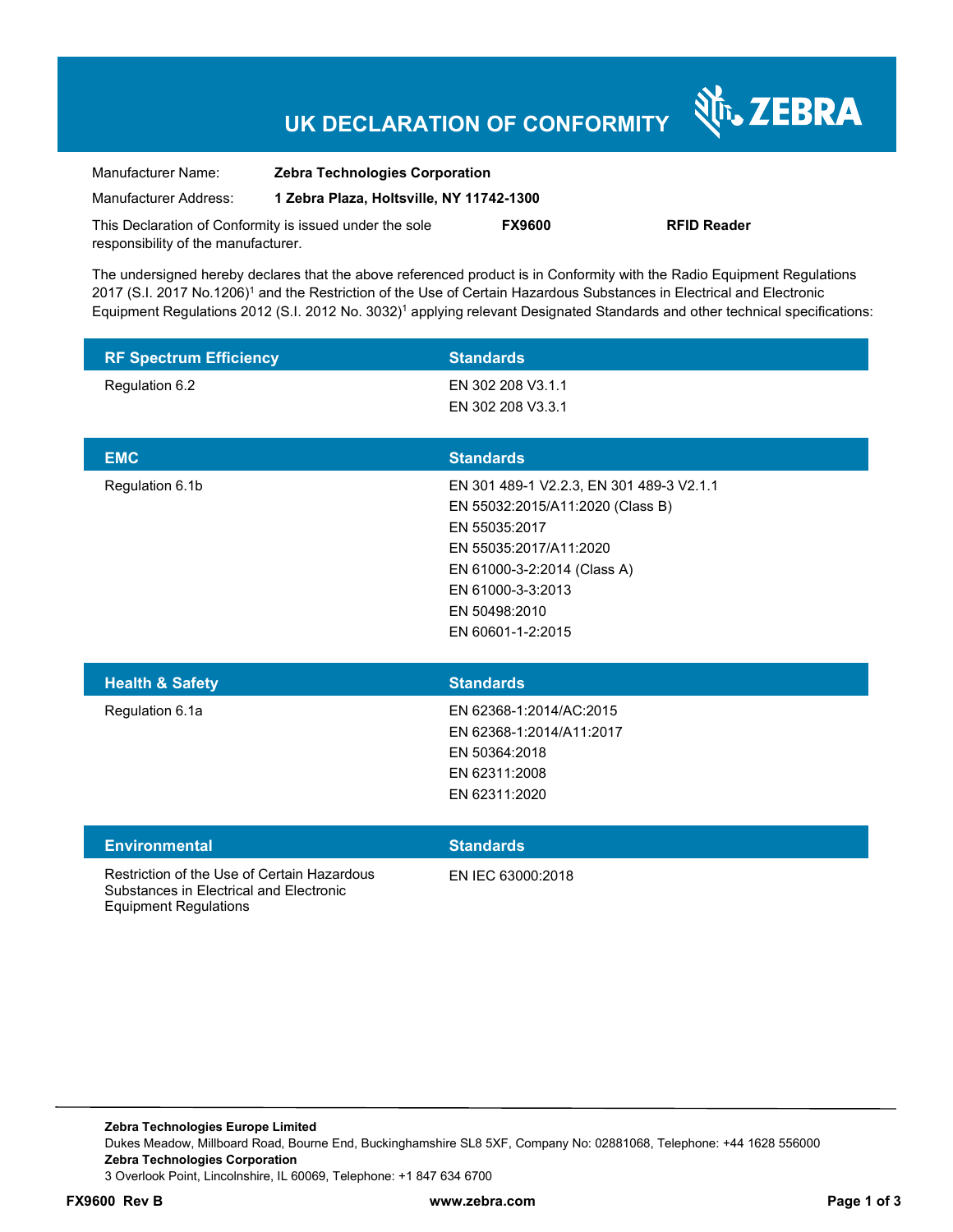# **UK DECLARATION OF CONFORMITY**



With regard to the Radio Equipment Regulations 2017 (S.I. 2017 No.1206)<sup>1</sup>, the conformity assessment procedure referred to in regulation 41(4)(a) and detailed in Schedule 2 has been followed.

 $^{\rm 1}$  As amended by applicable EU withdrawal legislation implemented at the time of issuing this declaration

#### **Signed on behalf of Zebra Technologies Corporation**

*(Signature of authorized person)* Marco Belli Rev: B هات المستوى المستوى المستوى المستوى المستوى المستوى المستوى المستوى المستوى المستوى المستوى المستوى المستوى المستوى المستوى المستوى المستوى المستوى المستوى المستوى المستوى المستوى المستوى المستوى المستوى Sr. Manager, Regulatory **Date: 7 April 2022** Place: Bourne End, UK

**Zebra Technologies Europe Limited**  Dukes Meadow, Millboard Road, Bourne End, Buckinghamshire SL8 5XF, Company No: 02881068, Telephone: +44 1628 556000 **Zebra Technologies Corporation**  3 Overlook Point, Lincolnshire, IL 60069, Telephone: +1 847 634 6700